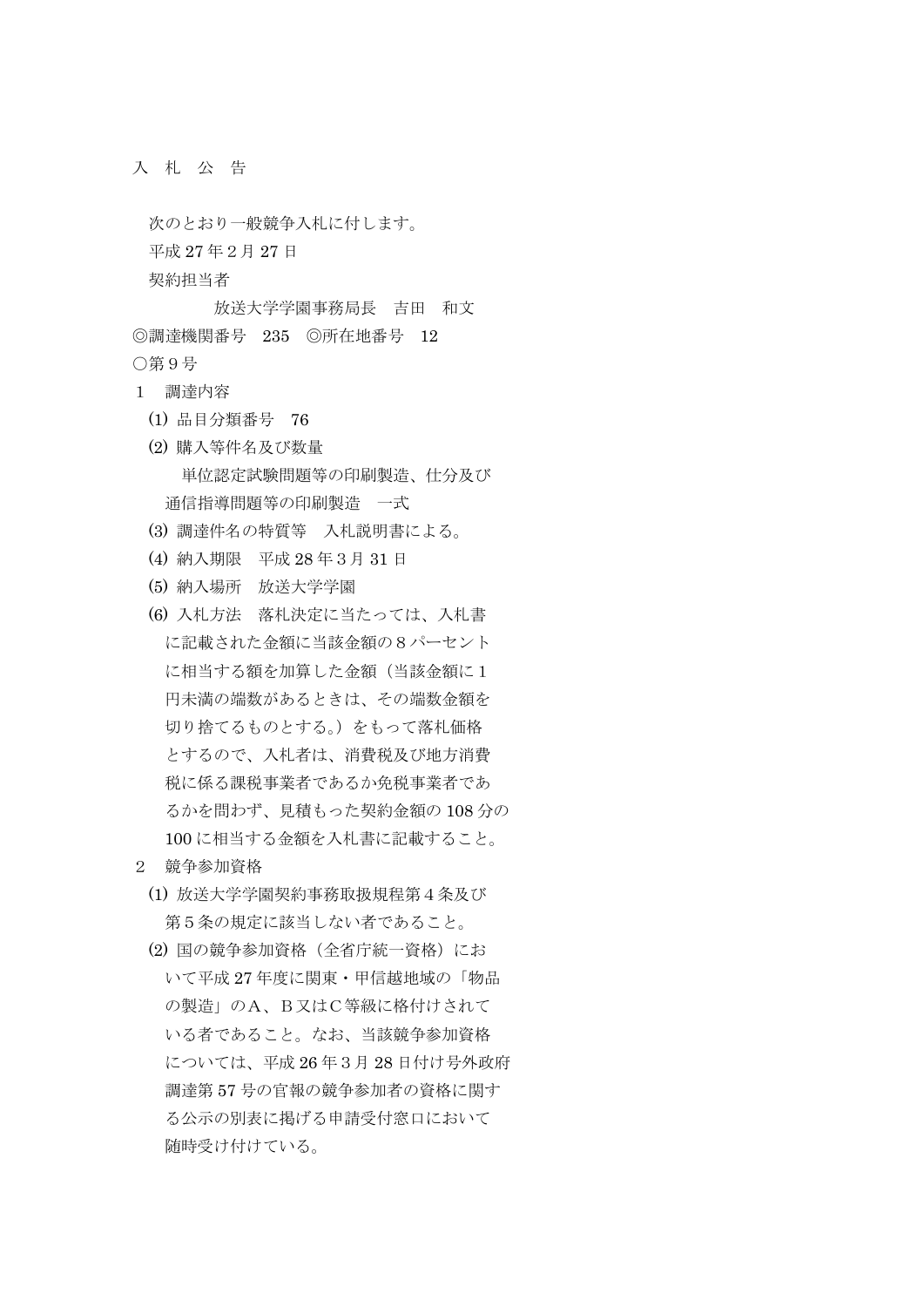- (3) 迅速なアフターサービスの体制が整備され ていることを証明した者であること。
- (4) 入札説明書に明記されている試験用マーク シートを下記3(1)に示す場所に提出しなけれ ばならない。提出されたマークシートを試験 した結果、合格した者に限り開札の対象者と する。
- (5) 契約担当者から取引停止の措置を受けてい る期間中の者でないこと。
- 3 入札書の提出場所等
	- (1) 入札書の提出場所、契約条項を示す場所、 入札説明書の交付場所及び間合せ先 〒261- 8586 千葉県千葉市美浜区若葉2-11 放送 大学学園財務部経理課用度第2係 狩集 彬 子 電話 043-298-4565
	- (2) 入札説明書の交付方法 本公告の日から上 記3(1)の交付場所にて交付する。
	- (3) 入札説明会の日時及び場所 平成 27 年3月 16 日 14 時 00 分 放送大学学園管理棟2階入札 室
	- (4) 入札書の受領期限 平成 27 年4月 24 日 17 時 00 分
	- (5) 開札の日時及び場所 平成 27 年5月 13 日 14 時 00 分 放送大学学園管理棟2階入札室
- 4 その他
	- (1) 契約手続において使用する言語及び通貨 日本語及び日本国通貨。
	- (2) 入札保証金及び契約保証金 免除。
	- (3) 入札者に要求される事項 この一般競争に 参加を希望する者は、封印した入札書に本公 告に示した物品を納入できることを証明する 書類を添付して入札書の受領期限までに提出 しなければならない。入札者は、開札日の前 日までの間において、契約担当者から当該書 類に関し説明を求められた場合は、それに応 じなければならない。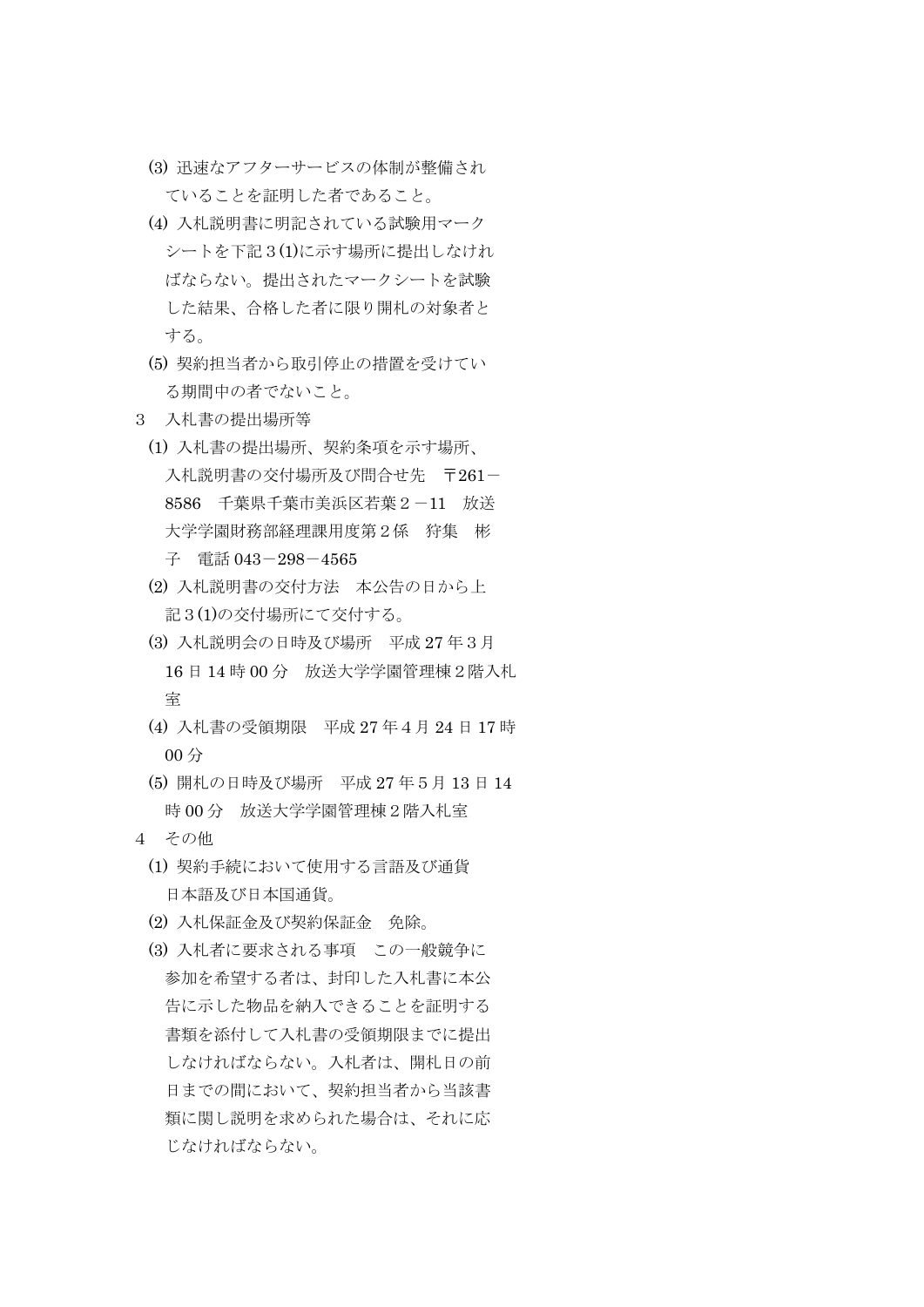- (4) 入札の無効 本公告に示した競争参加資格 のない者の提出した入札書、入札者に求めら れる義務を履行しなかった者の提出した入札 書、その他入札説明書による。
- (5) 契約書作成の要否 要。
- (6) 落札者の決定方法 本公告に示した物品を 納入できると契約担当者が判断した入札者で あって、放送大学学園契約事務取扱規程第 11 条の規定に基づいて作成された予定価格の制 限の範囲内で最低価格をもって有効な入札を 行った入札者を落札者とする。
- (7) 手続における交渉の有無 無。
- (8) その他 詳細は、入札説明書による。
- 5 Summary
	- (1) Official in charge of disbursement of the procuring entity: Kazufumi Yoshida, Director The Foundation for the Open Uni versity of Japan
	- (2) Classification of the products to be p rocured : 76
	- (3) Nature and quantity of the products to be purchased : Printing, binding, sorti ng and delivering the Credit Certificati on Examination , and printing and bindin g the Mid-semester Instruction by Corres pondence 1 Set
	- (4) Delivery period : By 31 March, 2016
	- (5) Delivery place : The Foundation for th e Open University of Japan
	- (6) Qualifications for participating in th e tendering procedures : Suppliers eligi ble for participating in the proposed te nder are those who shall :
		- A not come under Article 4 and 5 of th e Regulation concerning the Contract f or The Foundation for the Open Univers